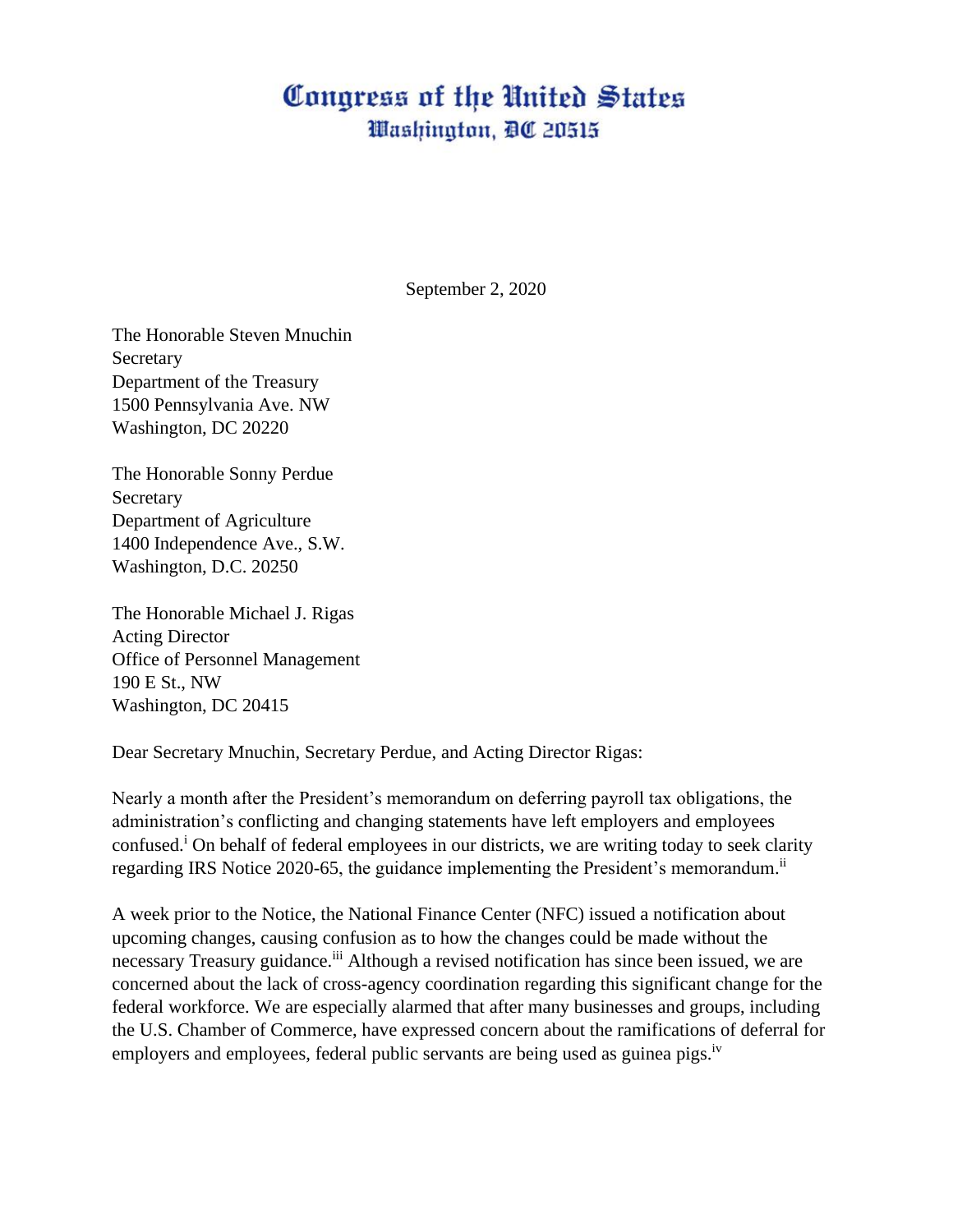Even today, the Notice leaves a number of questions unanswered. Despite Secretary Mnuchin's previous statement that "we can't force people to participate, " the Notice language is not explicit as to whether the postponement is optional for employers, much less for employees.<sup>v</sup> Additionally, the only direction provided about employees who separate from their employers prior or during 2021 is that the employer "may make arrangements" to collect the taxes.

As these changes go into effect for employees' paychecks starting tomorrow, we request a prompt answer to the following questions:

- What steps are you taking or advising other agencies to take to inform federal workers of their lower take-home pay in 2021?
- Will there be any procedure for federal workers to opt-out of this deferral?
- What are your plans for recovery of reduced payroll withholding from workers who leave the federal workforce prior to or during 2021?
- Are other payroll providers for federal employees (including the Defense Finance and Accounting Service, the Department of Interior National Business Center, and the General Services Administration National Payroll Branch) implementing similar procedures? Will such changes be made for active duty military personnel?
- What number and percentage of employees under NFC's purview, and the overall federal workforce, will be affected by these changes?
- Under the Notice, are employers required to defer withholding of employee Old-Age, Survivor and Disability Insurance (OASDI) taxes? If not, what is your estimate of the take-up rate by employers? Are you aware of any state laws that would make deferral mandatory?
- The Presidential Memorandum directed the Secretary of the Treasury to "explore" avenues, including legislation," to permanently forgive the deferred amounts. What is your estimate of the lost revenue to the Social Security trust funds if such legislation were enacted?
- The stated goal of the Presidential Memorandum is to "put money directly in the pockets" of American workers." Do you support a pay increase for federal workers?

Sincerely,

Donald S. Beyer Mike Thompson

 $\sqrt{S}/\sqrt{S}$ Danny K. Davis John B. Larson Member of Congress Member of Congress

/S/ Member of Congress Member of Congress